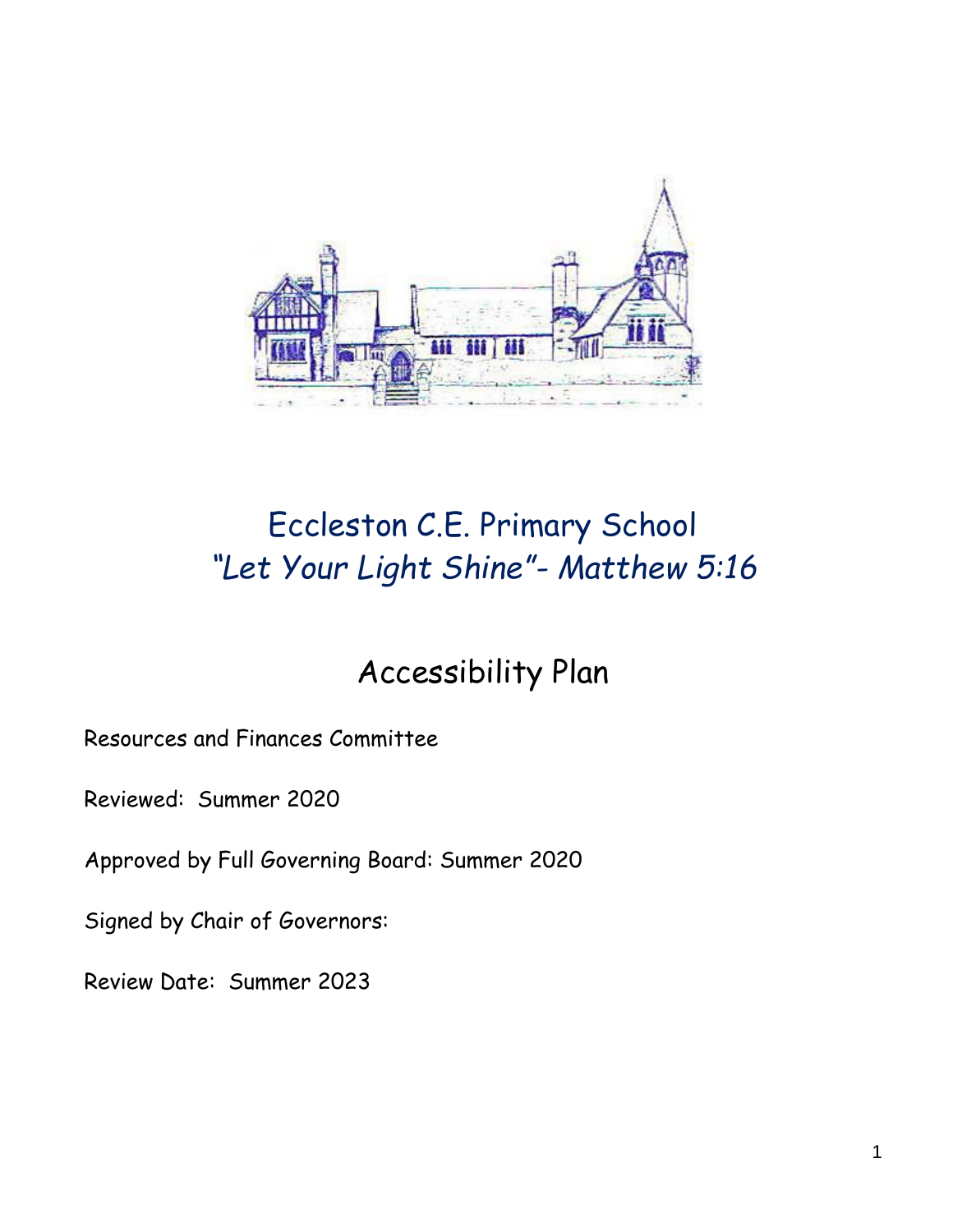## **ECCLESTON CE PRIMARY SCHOOL**

## **Our Vision Statement**

**At Eccleston C of E Primary School we are united in our vision to prepare our children for life in the modern world.**

**We will do this by instilling a lifelong love of learning and embedding Christian values that reflect the example Jesus has set.**

**We strive for excellence in all we do, enabling all members of our school to flourish.**

### **Accessibility Plan**

- 1. We are committed to providing an inclusive and fully accessible environment which values and includes all pupils, staff, parents and visitors regardless of their education, physical, sensory, social, spiritual, emotional and cultural needs as soon as possible. We are committed to challenging negative attitudes about disability and accessibility and to developing a culture of awareness, tolerance and inclusion.
- 2. While Eccleston CE School has insufficient funds to put such works in hand before they are required, the school undertakes to increase the accessibility of provision for all pupils, staff and visitors to the school as soon as practically possible and as funds permit.
	- The school undertakes to improve access to the physical environment of the school, adding specialist facilities whenever possible in the course of building works and as funds permit. This covers improvements to the physical environment of the school and physical aids to access education.
	- The school undertakes, when a child or staff member with a disability accepts a place, to increase access to the curriculum expanding the curriculum as necessary to ensure that pupils with a disability are as equally prepared for life as are the able-bodied pupils. This covers teaching and learning and the wider curriculum of the school such as participation in after-school clubs, leisure and cultural activities or school visits. It also covers the provision of specialist aids and equipment, which may assist these pupils in accessing the curriculum.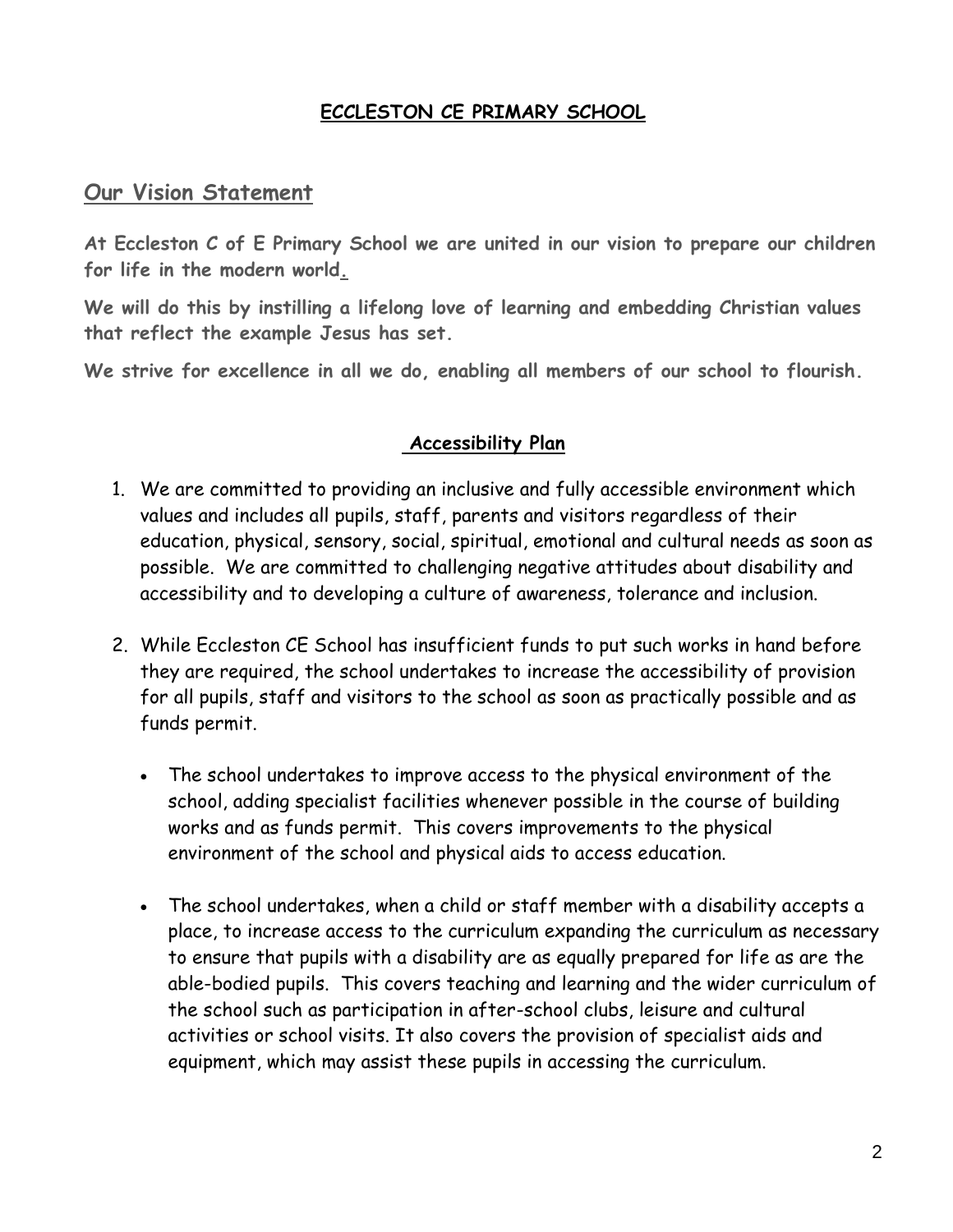- The school undertakes to improve the delivery of written information to pupils, staff, parents and visitors with disabilities as soon as required. Examples might include handouts, timetables, textbooks and information about the school and school events. The information would be made available in various preferred formats within a reasonable time frame.
- 5. Attached are Action Plans, relating to these key aspects of accessibility. These plans will be reviewed and adjusted on a three yearly basis or sooner if required.
- 6. We acknowledge that there is a need for ongoing awareness raising and training for staff and governors in the matter of disability discrimination and the need for awareness to inform attitudes on this matter.
- 7. The Accessibility Plan should be read in conjunction with the Single Equalities Policy and Equality Scheme.
- 8. Access is a standing termly agenda item for the Curriculum Committee and the Resources and Finances Committee. All these committees will be involved in any implementation of the Accessibility Plan.
- 9. The school will work in partnership with the Cheshire West & Chester local authority and the Chester Diocesan Board of Education in developing and implementing this plan as and when required.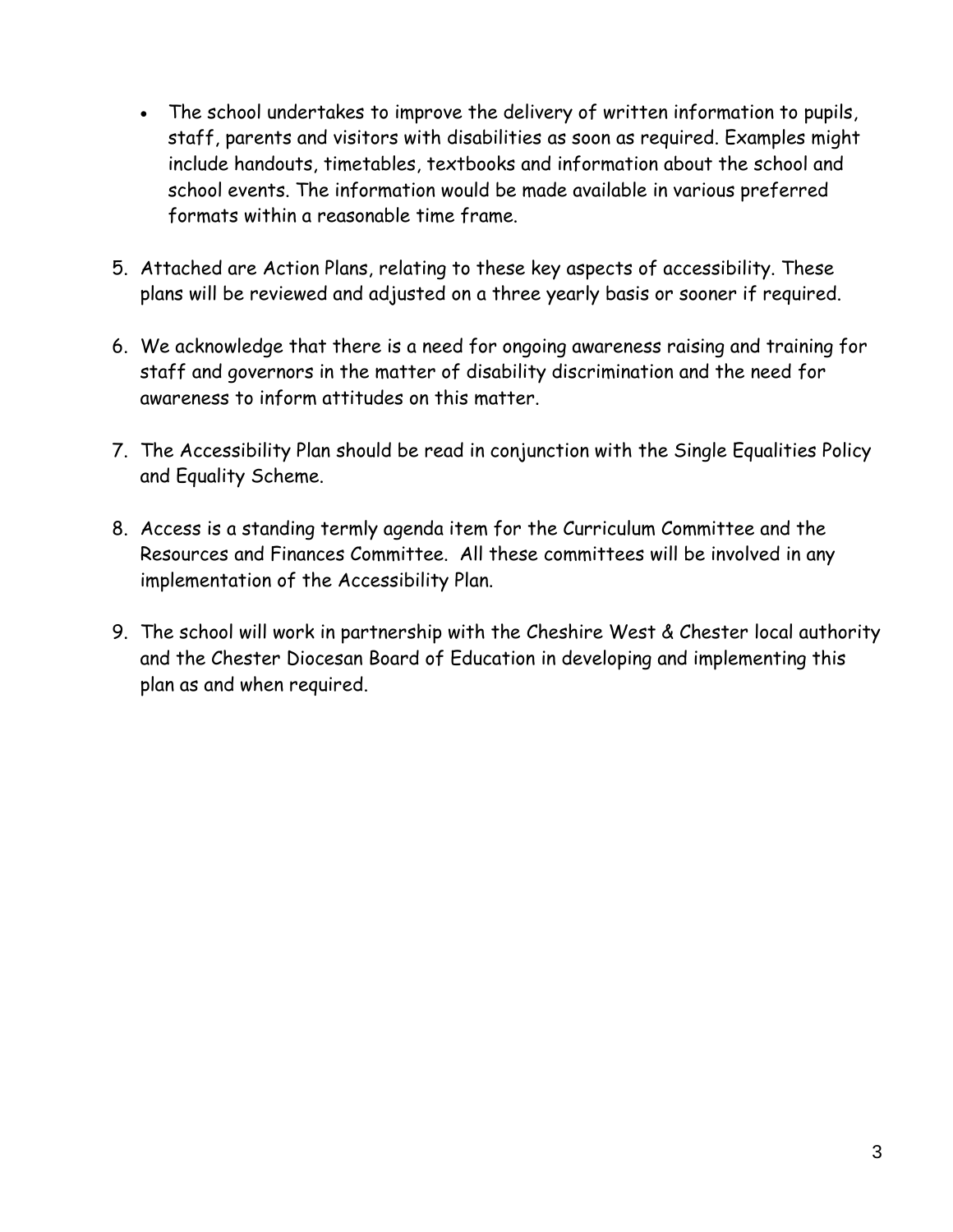#### **Eccleston CE School Accessibility Plan 2020 - 2023**

#### **Issues to be addressed to improve Physical Access to the school as and when required**

An Access Audit was carried out by Keith Ivens (BH&S Gov) Summer 2020 and a number of points for action as and when required or when funds permit were noted.

| $\blacksquare$ | <b>Item</b>                                             | <b>Activity</b>                        | <b>Timescale</b>          | <b>Cost</b> |
|----------------|---------------------------------------------------------|----------------------------------------|---------------------------|-------------|
|                |                                                         |                                        |                           | £           |
|                | Disabled car parking                                    | None specifically allocated.           | 2020/21                   |             |
|                |                                                         | A Disabled car parking bay will be     |                           |             |
|                |                                                         | allocated on notification of need      |                           |             |
|                | Kerb removed from main entrance                         | Pedestrian and wheelchair access       | As required               |             |
|                | Electronic control to main entrance door accessible for | Wheelchair access                      | As required               |             |
|                | wheelchair users.                                       |                                        |                           |             |
|                | Wheelchair access from lower to upper playground and    | Wheelchair access                      | As required               |             |
|                | into main building.                                     |                                        |                           |             |
|                | Doors                                                   | To be painted in contrasting colour to | In the course of          |             |
|                |                                                         | walls                                  | redecoration or sooner as |             |
|                |                                                         |                                        | required                  |             |
|                | Doorframes                                              | To be painted in contrasting colour to | In the course of          |             |
|                |                                                         | walls                                  | redecoration or sooner as |             |
|                |                                                         |                                        | required                  |             |
|                | Windows                                                 | Anti-glare film to be applied when     | As required               |             |
|                |                                                         | reauired                               |                           |             |
|                | Access between different floor levels                   | Ramps to be provided as necessary      | As required               |             |
|                | Provision of induction loops                            | To be provided as necessary            | As required               |             |
|                | Improve Reception facilities                            | The counter lowered to a maximum       | As necessary              |             |
|                |                                                         | height of 800mm, with knee-space       |                           |             |
|                |                                                         | under.                                 |                           |             |
|                | Light switches                                          | To be moved to wheelchair height, as   | As required and as funds  |             |
|                |                                                         | money allows.                          | permit.                   |             |
|                | Access to suitable play area                            | To be addressed as required            | As required               |             |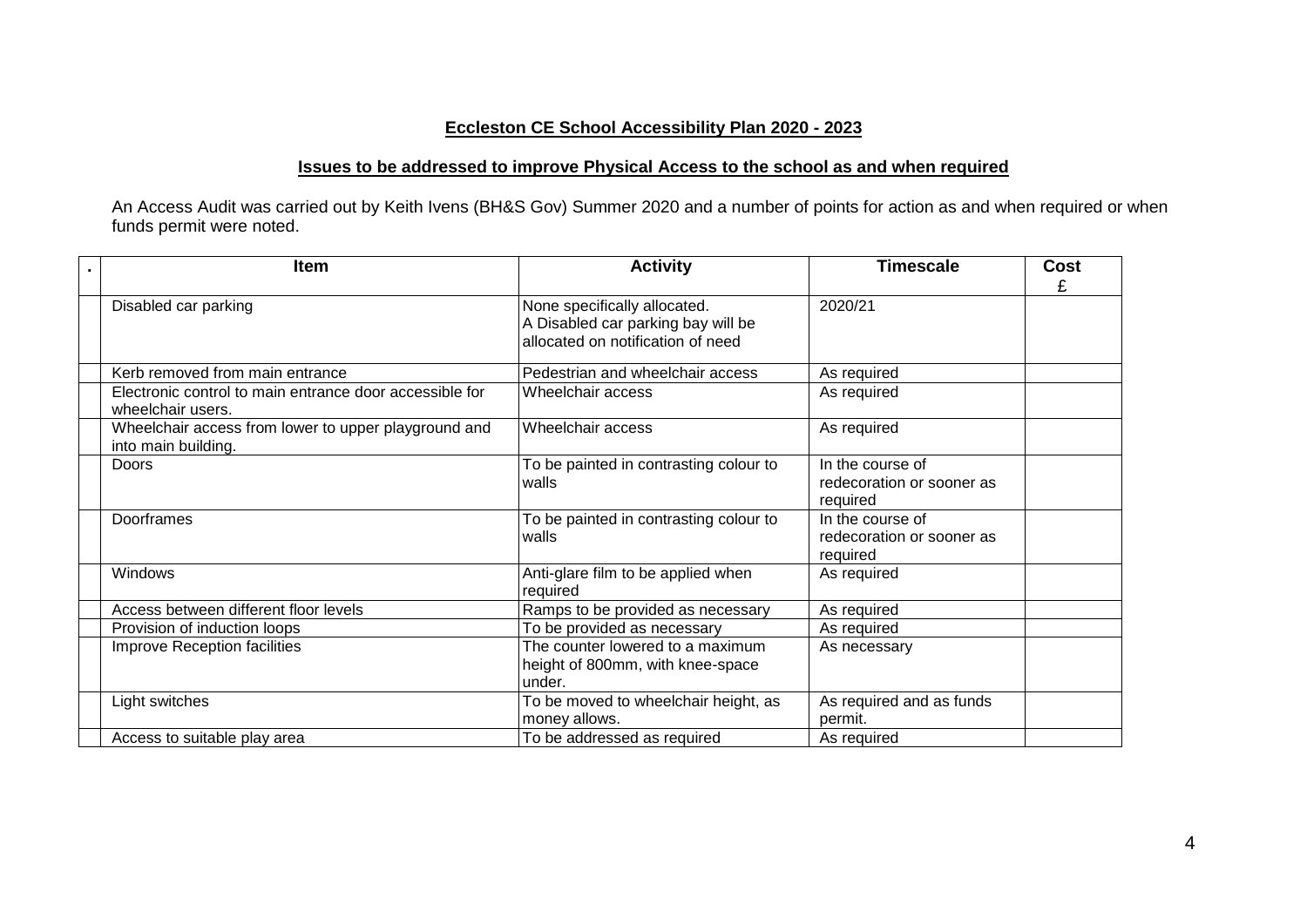# **Eccleston CE School Accessibility Plan 2020 - 2023**

## **Issues to be addressed to improve Curriculum Access as and when required**

| Target                                                                                                     | Strategy                                                                                                                                                   | Outcome                                                                                                                                                                                                       | Timeframe | Achievement                                                                                |
|------------------------------------------------------------------------------------------------------------|------------------------------------------------------------------------------------------------------------------------------------------------------------|---------------------------------------------------------------------------------------------------------------------------------------------------------------------------------------------------------------|-----------|--------------------------------------------------------------------------------------------|
| Training for teachers on<br>differentiating the<br>curriculum                                              | Review the specific needs<br>for pupils living with a<br>disability, in terms of basic<br>daily living skills,<br>relationships and future<br>aspirations. | Teachers are aware of the relevant<br>issues and can ensure that this group<br>has equality of access to life-<br>preparation learning. The use of other<br>professional partners has been made<br>available. |           | Increase in access to the<br>curriculum                                                    |
| All out-of-school activities<br>are planned to ensure the<br>participation of the whole<br>range of pupils | Review all out-of-school<br>provision to ensure<br>compliance with legislation                                                                             | All out-of-school activities will be<br>conducted in an inclusive environment<br>with providers that comply with all<br>current and future legislative<br>requirements                                        |           | Increase in access to all<br>school activities for all<br>disabled pupils                  |
| Classrooms are optimally<br>organised to promote the<br>participation and<br>independence of all pupils    | Review and implement a<br>preferred layout of furniture<br>and equipment to support<br>the learning process in<br>individual class bases                   | Lessons start on time without the need<br>to make adjustments to accommodate<br>the needs of individual pupils                                                                                                |           | Increase in access to the<br>Curriculum                                                    |
| <b>Training for Awareness</b><br>Raising of Disability Issues                                              | Provide training for<br>governors, staff, pupils and<br>parents                                                                                            | Whole school community aware of<br>issues relating to Access                                                                                                                                                  |           | All stakeholders will benefit<br>from a more inclusive<br>school and social<br>environment |